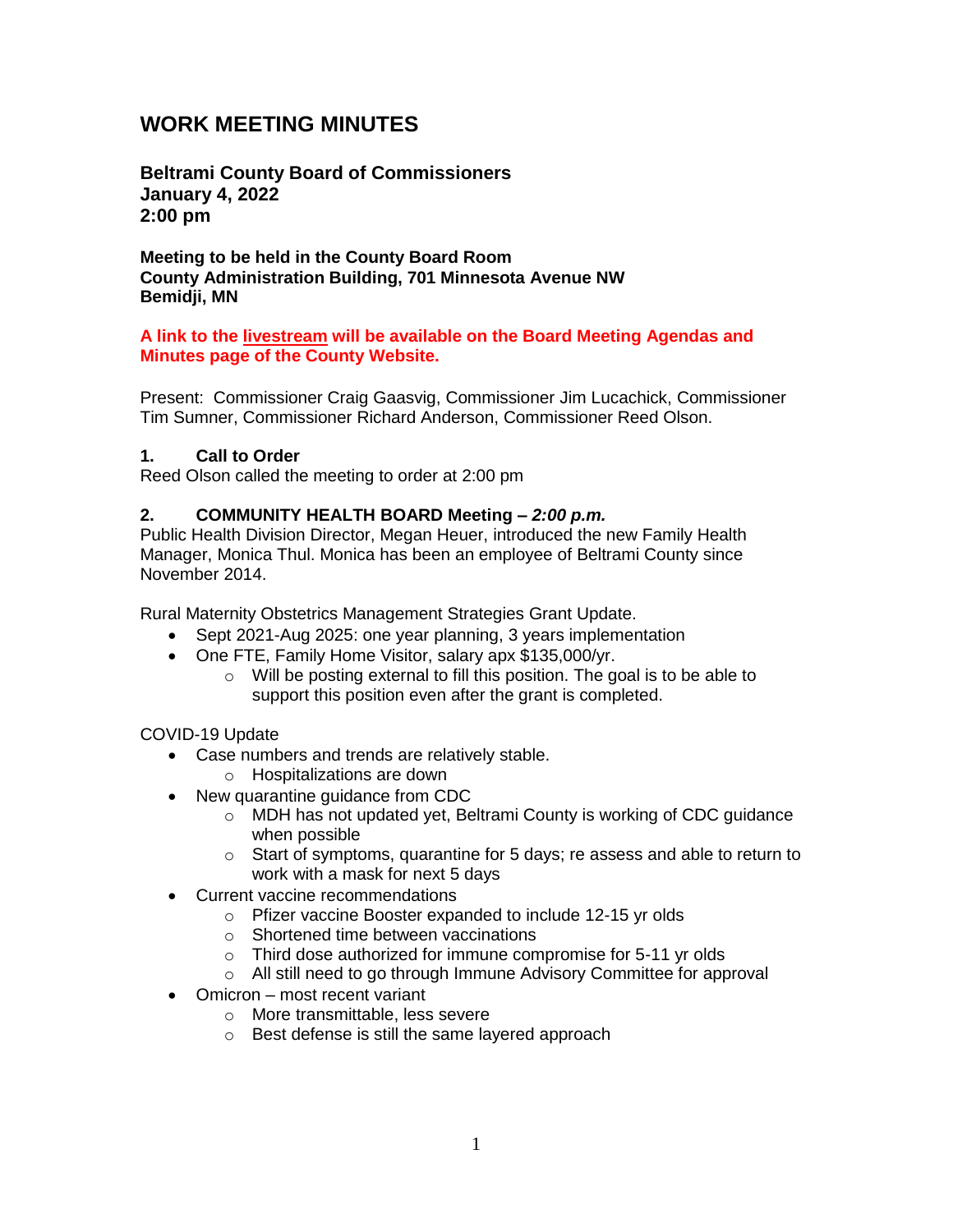### **3. Introduction of New Employees**

None.

## **4. Identify Future Work Meeting Topics**

- Payday Lenders in Beltrami County
- Start time of work meetings

### **5. OSHA Emergency Temporary Standard**

Administrator, Tom Barry discussed the County's compliance plan for the OSHA Emergency Temporary Standards for the Board's consideration. The ETS is for a 6 month time frame.

On November 16th, the County Board received a presentation from County Staff regarding the Federal OSHA Emergency Temporary Standard (ETS). The ETS requires, in part, employers with over 100 workers to enforce mandatory vaccination of workers or weekly testing and mask wearing. The ETS has been challenged by many States and organizations and an injunction was issued but recently nullified. The ETS is headed to the Supreme Court where it will be heard on January 7th. If upheld by the Supreme Court, compliance deadlines will not be moved.

Staff presented information and recommendations for County compliance in the event the ETS is upheld by the Supreme Court.

- Approve the Testing and Face Covering Approach
- Adopt the Beltrami County Vaccination, Testing, & Face Covering ETS Policy(in progress)
- Establish and Delegate an ETS Committee to Render Decisions and Ensure **Compliance** 
	- o Purpose: Administer and ensure compliance with ETS Standards
	- o Composition: Public Health Director, Safety Coordinator, Human Resources Director, HHS Director, County Administrator
- Allow Testing During Work Hours Up to 1 Hour Per Test
	- o Cover Expense with ARP COVID Leave Funding Where Appropriate
- Authorize up to 40 Hours/Week of Part-Time Staffing to Administer ETS Testing Using ARP Funding of up to \$115,000
- Authorize and Increase in the COVID Leave Funding by \$100,000 Using ARP Funds to Cover the Liability of the OSHA ETS

### **6. Jail Committee Assignments**

Sheriff Ernie Beitel reviewed the vacant jail committee positions and positions that have been assigned but the incumbent has been consistently absent. Recommendations for appointment to these vacant positions:

- Steering Committee replace Nancy Kingbird with John Henningsgaard
- Programming Committee fill tribal liaison vacancy with Gino Anselmo
- Programming Committee add representation from Attorneys Office, David Hanson, County Attorney
- Designate a point of contact for each sub-committee
	- $\circ$  Programming Trish Hansen
	- o Finance -Tom Barry
	- o Design & Operations Calandra Allen